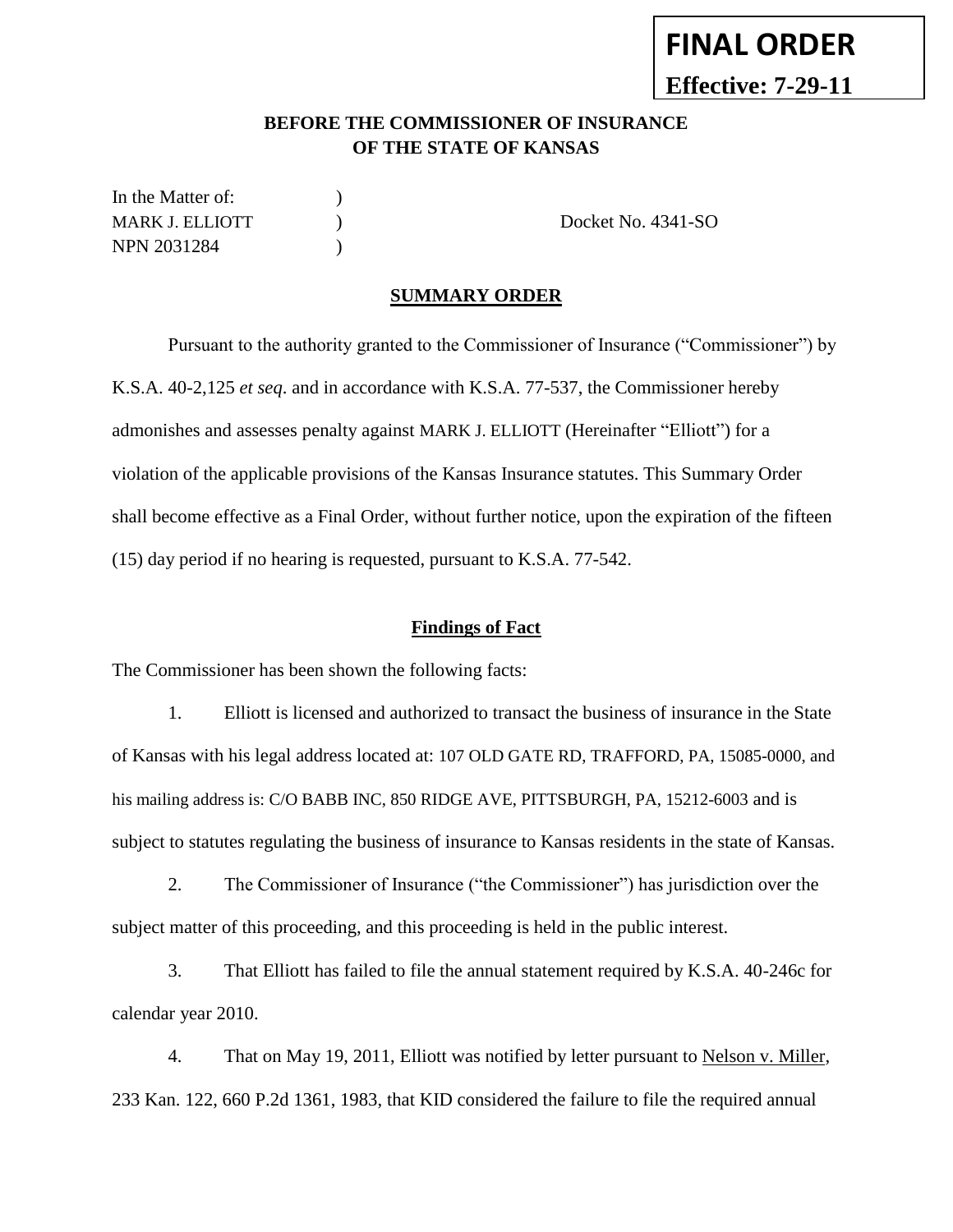statement to be in violation of Kansas law and could result in administrative action being taken

against him if he did not file the required statement.

5. That to date Elliott has not responded to the Nelson v. Miller letter sent by KID

on May 19, 2011, and has not filed the required statement.

#### **Applicable Law**

1. K.A.R. 40-246c states, in the relevant part:

"Each licensed agent shall file with the commissioner on or before March 1 of each year a statement on a form prescribed by the commissioner. . . The individual responsible for filing the statement shall be the agent who signs the policy or the agent of record with the company..."

2. K.S.A. 40-2,125 states, in pertinent part:

(a) If the commissioner determines after notice and opportunity for a hearing that any person has engaged or is engaging in any act or practice constituting a violation of any provision of Kansas insurance statutes or any rule and regulation or order thereunder, the commissioner may in the exercise of discretion, order any one or more of the following:

(b) If any person fails to file any report or other information with the commissioner as required by statute or fails to respond to any proper inquiry of the commissioner, the commissioner, after notice and opportunity for hearing, may impose a civil penalty of up to \$1,000, for each violation or act, along with an additional penalty of up to \$500 for each week thereafter that such report or other information is not provided to the commissioner.

## **Conclusions of Law**

Based on the Findings of Fact in Paragraphs #1 through #5 and the applicable law as

stated above,

## **IT IS THEREFORE ORDERED BY THE COMMISSIONER OF INSURANCE:**

1. Elliott's failure to file an annual statement as required constitutes a violation of

K.S.A. 40- 246c.

2. Pursuant to K.S.A. 40-2,125 Elliott shall pay a monetary penalty in the amount of

One Hundred dollars (\$100) for the above-stated violation of K.S.A. 40-246c.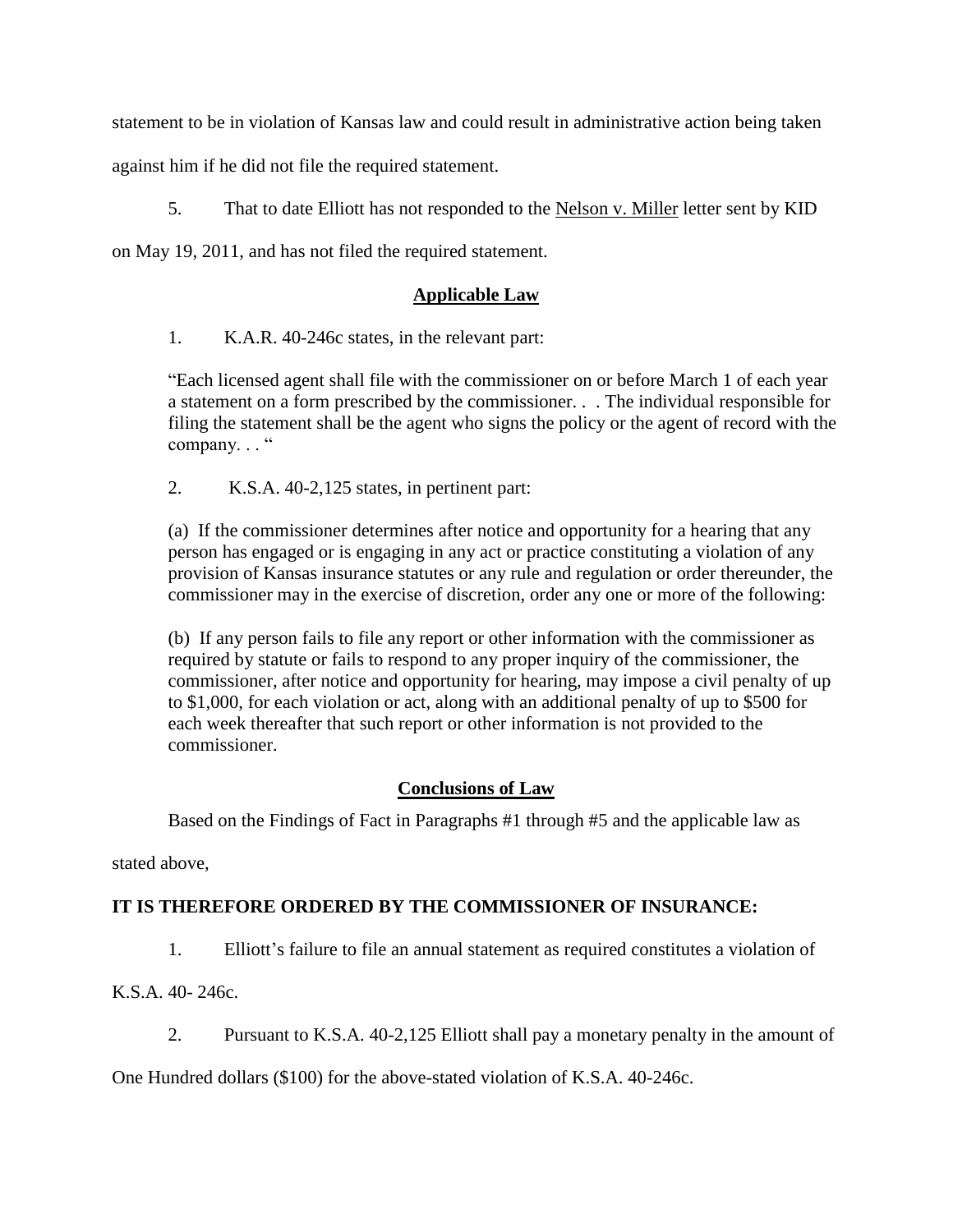3. The Commissioner shall retain jurisdiction over this matter to issue any Order(s) deemed necessary and appropriate.

#### **NOTICE OF RIGHTS**

MARK J. ELLIOTT is entitled to a hearing pursuant to K.S.A. 77-537, the Kansas Administrative Procedure Act. If Elliott desires a hearing, he must file a written request for a hearing with:

Zachary J.C. Anshutz, General Counsel Kansas Insurance Department 420 S.W.  $9<sup>th</sup>$  Street Topeka, Kansas 66612

This request must be filed within fifteen (15) days from the date of service of this Order.

If Elliott requests a hearing, the Kansas Insurance Department will notify him of the time and place of the hearing and information on the procedures, right of representation, and other rights of parties relating to the conduct of the hearing, before commencement of the same. If a hearing is not requested in the time and manner stated above, this Summary Order shall become effective as a Final Order upon the expiration of time for requesting a hearing, pursuant to K.S.A. 77-613. In the event Elliott files a petition for judicial review, pursuant to K.S.A. 77-613(e), the agency officer to be served on behalf of the Kansas Insurance Department is:

Zachary J.C. Anshutz, General Counsel Kansas Insurance Department 420 S.W.  $9<sup>th</sup>$  Street Topeka, Kansas 66612